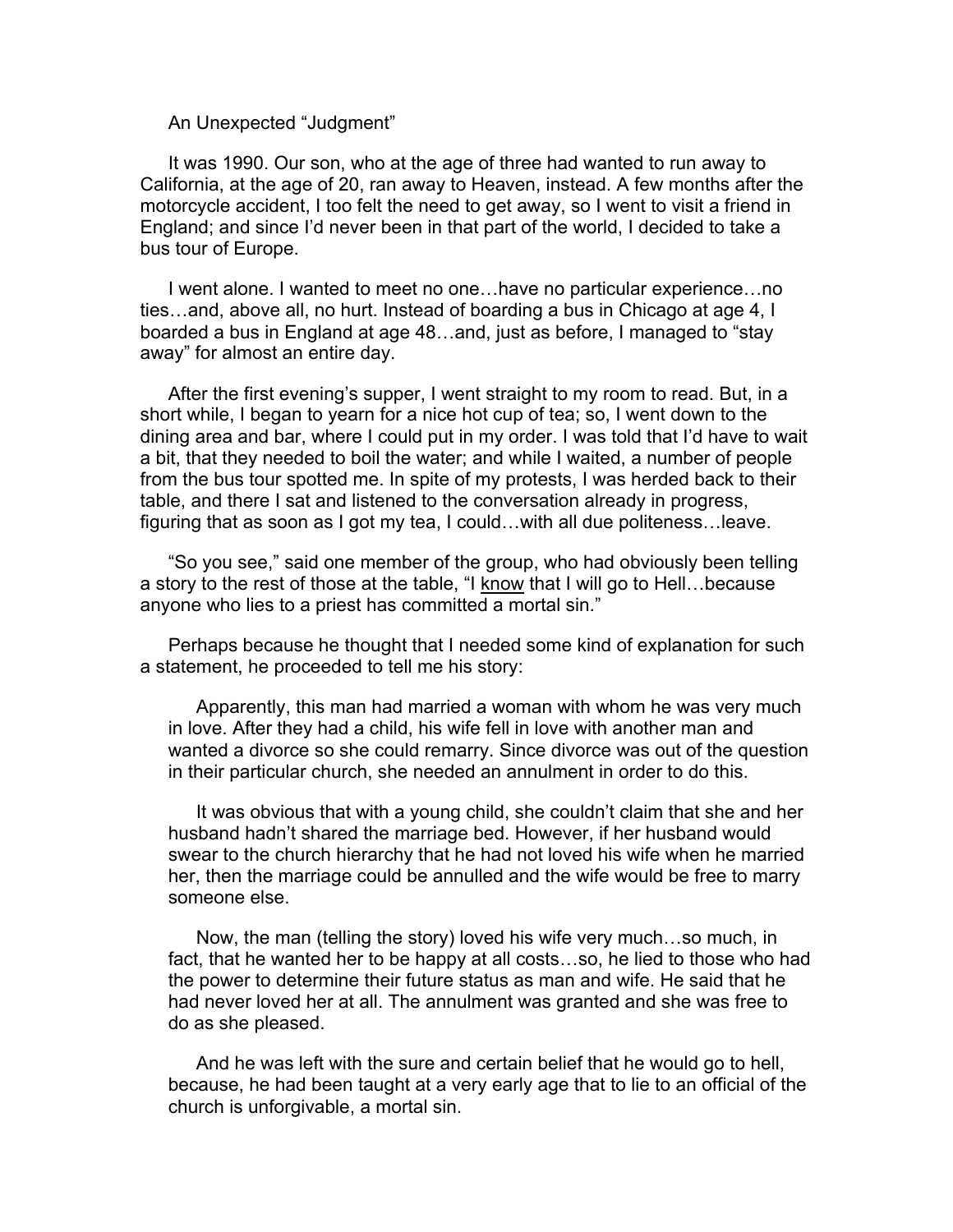I couldn't believe it! Perhaps my patience at the time was at a low point, but something inside of me exploded, and before I could stop myself, I blurted out,

"For crying out loud, who do you listen to?! God or Man?!"

Suddenly, there was a disturbing silence in the room as everyone turned to listen…

"Why…God, of course! But, you have to understand, I was raised in that particular church. Don't get me wrong, I'm no dummy; I've been well educated (I even have a doctorate), but what you know as *fact* and what you *believe* are two different things. When you've been raised in a particular faith, logic has little to do with it; what you've been taught to believe is always there…whether you want it to be or not. There's always that doubt…"

Luckily, my cup of tea was delivered and I was spared from making any more comments or asking any more silence-producing questions. With a slow shake of my head…perhaps at the disbelief of human gullibility…perhaps in disgust at the audacity with which any church could condemn this man...or anyone, at all, for that matter…I excused myself and went to my room.

I did not ask God about this conversation. In fact, I didn't ask Him anything at all (I was in, what might be called, a really, really bad mood). However, God chose to make His own thoughts known, perhaps because the man telling the story had avowed, without any doubt, to Whom he would listen:

"Why…God, of course!"

So, just as I had shut the bedroom door behind me…and before I had even put my tea on the end table, I was frozen in place…a clear and timestopping vision before me:

I saw three crosses on a hill and three men hanging from these crosses. The face of the man in the middle drew closer…and larger…until I realized that I was looking at the face of the man who had lied to the priest.

Then a Voice, in Power and Love, spoke:

"*Because he has been numbered among the transgressors, all for the sake of love, he has followed in Jesus*' *footsteps.*"

I knew, without any doubt that this man was not going to hell…and that he needed to be told so. I rushed back down to the bar, but found that the room was now empty; apparently, I had cleared out the entire room with my question…and my exit. There was nothing more that I could do that evening.